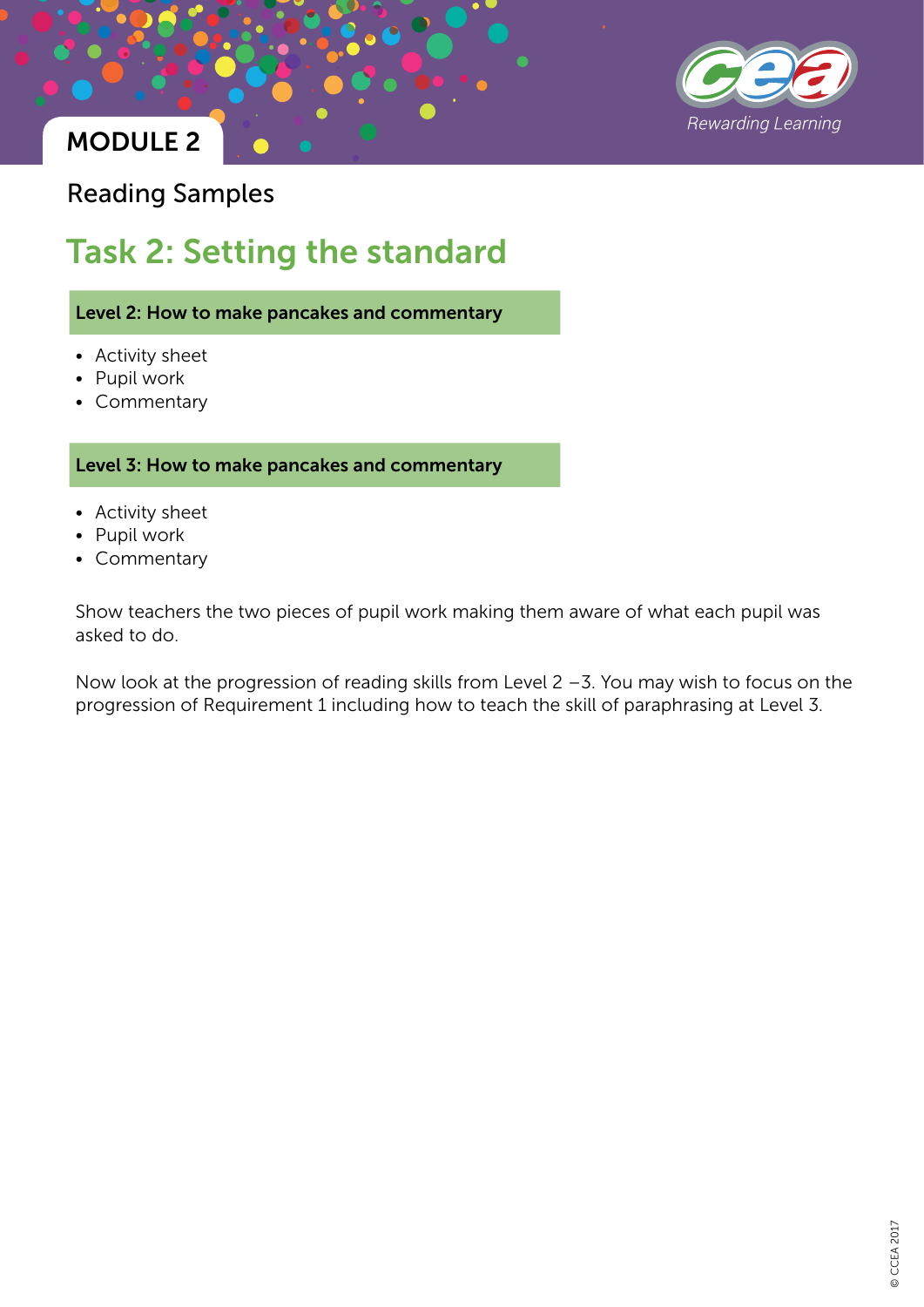

Reading Samples

## Task 2: How to make pancakes – Level 2 Activity Sheet

| <b>Activity/Task Title</b>                | How To Make Pancakes                                                                                                                                                                                                                                                                                                                                                                                   |  |
|-------------------------------------------|--------------------------------------------------------------------------------------------------------------------------------------------------------------------------------------------------------------------------------------------------------------------------------------------------------------------------------------------------------------------------------------------------------|--|
| <b>Cross-Curricular Skill</b>             | Communication                                                                                                                                                                                                                                                                                                                                                                                          |  |
| <b>Communication Mode (if applicable)</b> | Reading                                                                                                                                                                                                                                                                                                                                                                                                |  |
| <b>Activity Description</b>               | The pupils were required to read and sequence a set of instructions<br>for making pancakes. The pupils discussed how to make pancakes.<br>They read the given set of mixed up instructions and talked about<br>the action verbs in each sentence with their partner. The pupils cut<br>out and sequenced the instructions into the correct order. The pupils<br>read their instructions to each other. |  |
| <b>Prior Learning/Experience</b>          | The pupils had experience of reading and writing instructions.<br>They had written their own recipes and watched video clips using<br>instructions. The pupils were required to read and sequence a set of<br>instructions for making pancakes.                                                                                                                                                        |  |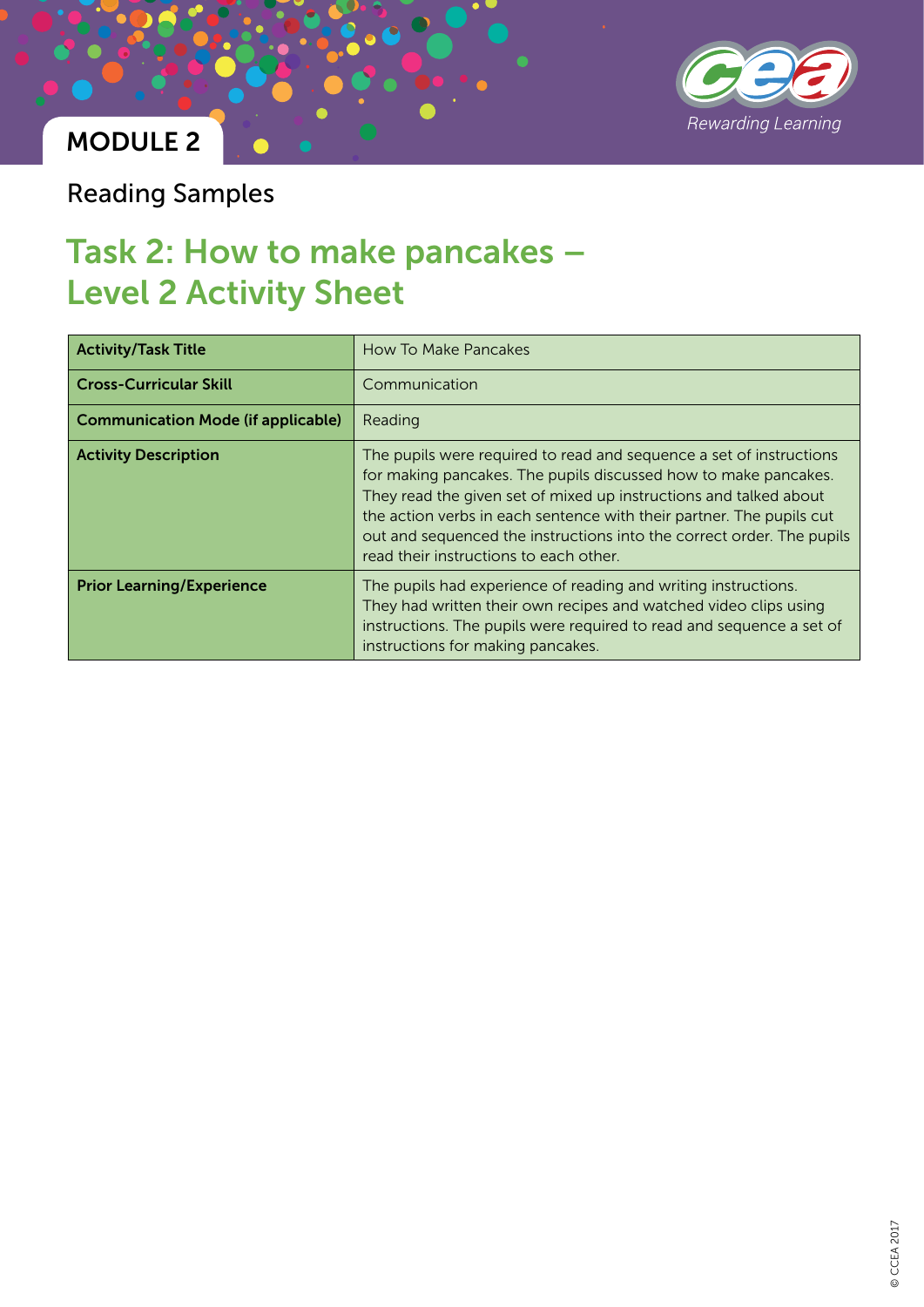

Reading Samples

# Task 2: How to make pancakes – Level 2 Activity Sheet

**Reading Activity** Read the recipe below. Name the bossy verbs - share them with your partner. The instructions for making pancakes are mixed up. Can you sequence them correctly? What information is missing from the instructions?

#### **How to make PANCAKES**

Ingredients: Flour, eggs, sugar and milk.



Cook the pancakes in a hot frying pan. Eat and enjoy!

Crack the eggs and add to the flour and sugar.

Weigh out the ingredients.

Mix all the ingredients together with a large spoon.

Sieve the flour and sugar into a bowl.

Pour the milk gradually into the flour, sugar and egg mixture.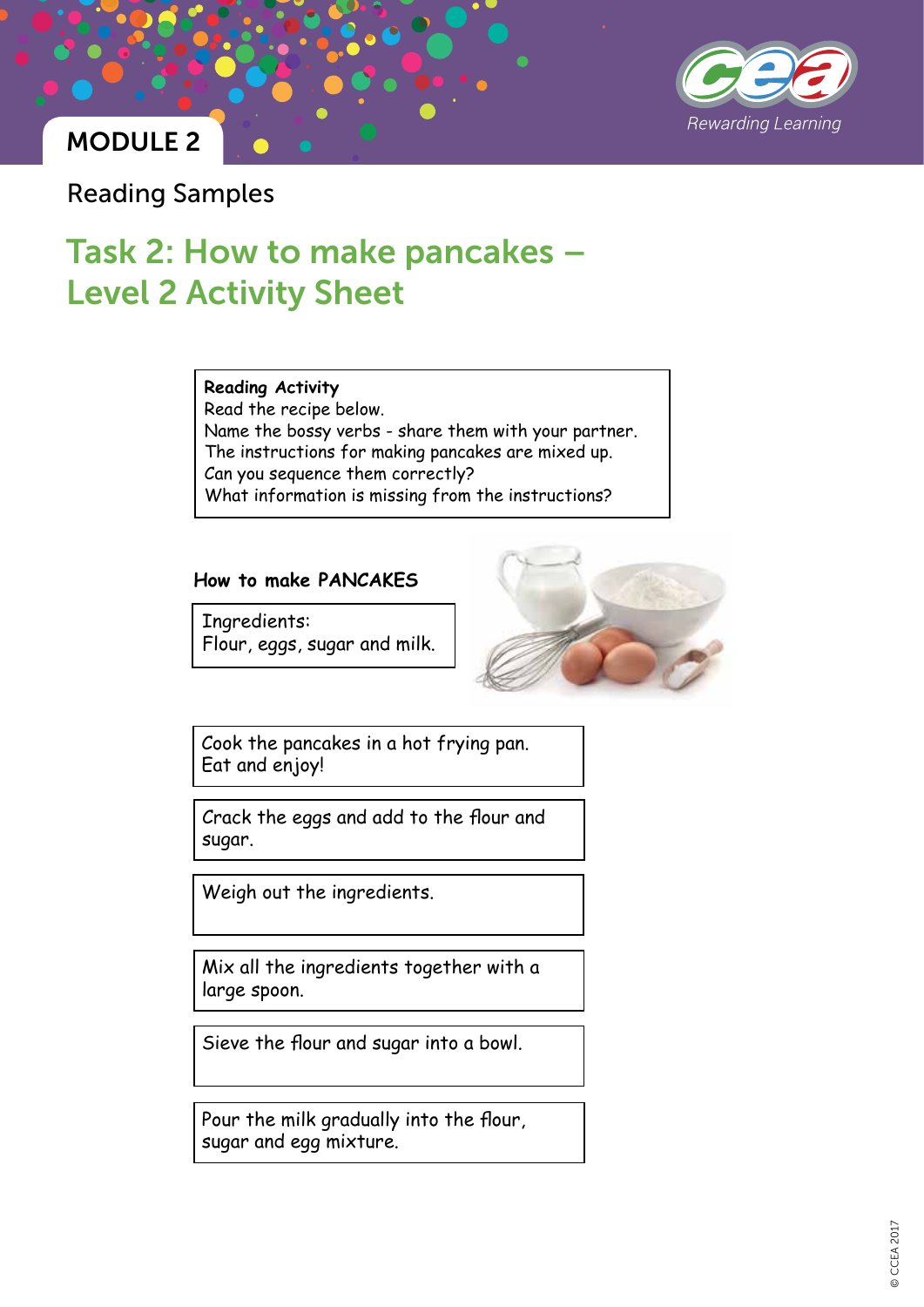

Reading Samples

# Task 2: How to make pancakes – Level 2 Pupil work

How to make PANCAKES

Ingredients: Flour, eggs, sugar and milk.





Weigh out the ingredients.



Sieve the flour and sugar into a bowl.



Crack the eggs and add to the flour and sugar.



Pour the milk gradually into the flour, sugar and egg mixture.

Mix all the ingredients together with a large spoon.



Cook the pancakes in a hot frying pan. Eat and enjoy!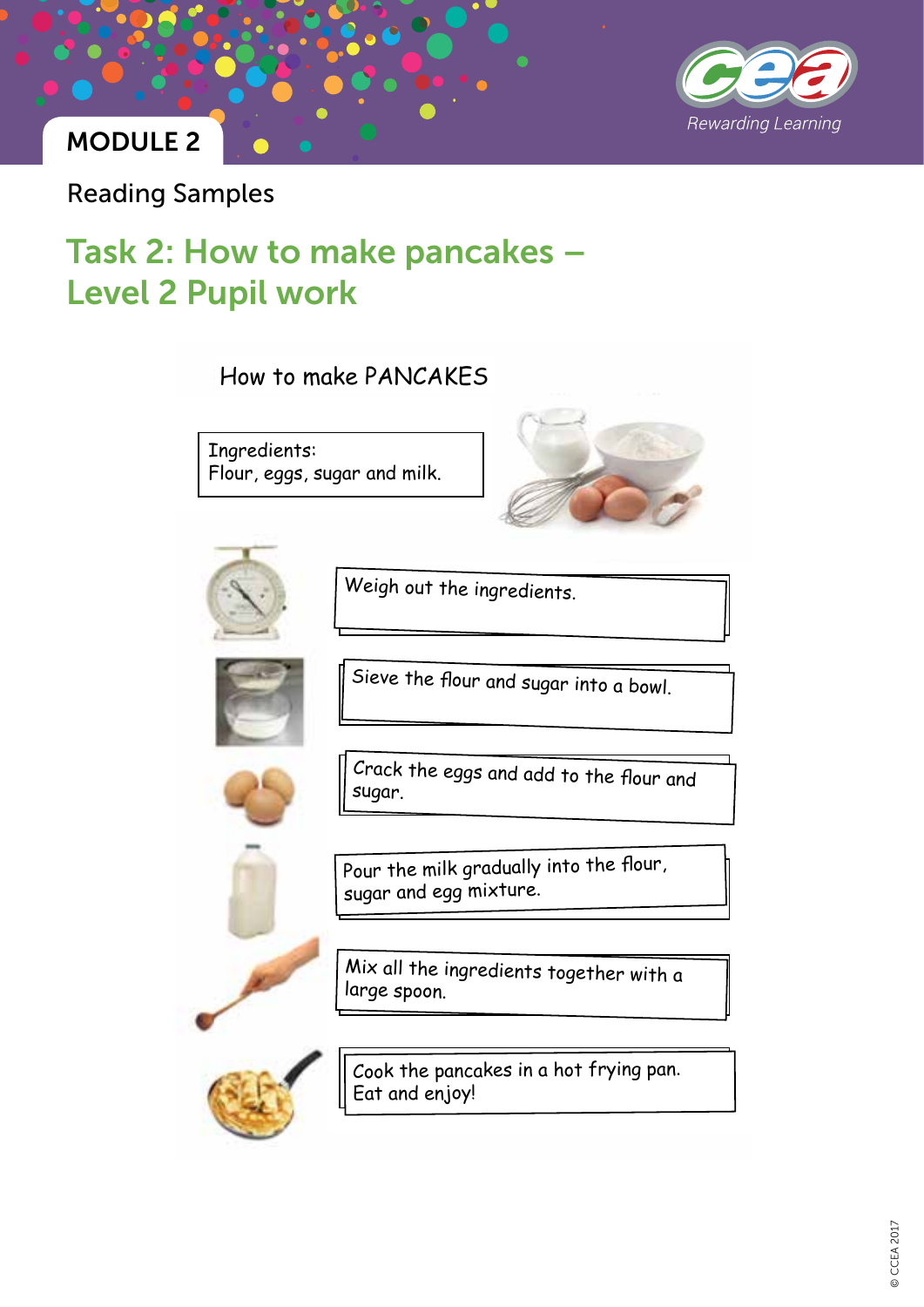

Reading Samples

## Task 2: How to make pancakes – Level 2 Commentary

Assessing Pupil Responses: This response illustrates the standard at Level 2.

|                  | <b>Requirements for</b><br><b>Communication - Reading</b>                         | <b>Progression Statements for</b><br><b>Level 2 Reading</b>                                          | <b>Evidence of Level 2 in this</b><br><b>Reading Activity</b>                                                                                                                 |
|------------------|-----------------------------------------------------------------------------------|------------------------------------------------------------------------------------------------------|-------------------------------------------------------------------------------------------------------------------------------------------------------------------------------|
|                  |                                                                                   | Engaging with a range of<br>short, simple texts*, both<br>reading aloud and silently,<br>pupils can: | N.B. Not all of the<br>progression statements<br>at a level are necessarily<br>addressed within this<br>activity.                                                             |
| 1.               | read a range of texts* for<br>$\bullet$<br>information, ideas and<br>enjoyment    | understand, recount and<br>$\bullet$<br>sequence events and<br>information                           | The pupil read and<br>understood the instructions<br>for making pancakes. She<br>rearranged the instructions<br>into the correct sequence.                                    |
| 2.               | use a range of strategies<br>$\bullet$<br>to read with increasing<br>independence | use a range of reading<br>$\bullet$<br>strategies                                                    | The pupil read the<br>instructions independently.                                                                                                                             |
| $\overline{3}$ . | • find, select and use<br>information from a range<br>of sources                  | use basic alphabetical<br>$\bullet$<br>knowledge and<br>visual clues to locate<br>information        | She used visual clues to<br>sequence the instructions by<br>matching the 'bossy verbs' at<br>the start of the sentences to<br>the pictures provided in the<br>activity sheet. |
| 4.               | understand and explore<br>$\bullet$<br>ideas, events and features<br>in texts*    | recognise some forms<br>$\bullet$<br>and features of texts*                                          | The pupil recognised that<br>this was a recipe with<br>ingredients and a set of<br>instructions.                                                                              |
| 5.               | use evidence from texts*<br>$\bullet$<br>to explain opinions                      | ask questions to seek<br>$\bullet$<br>clarification that develops<br>understanding                   | N/A                                                                                                                                                                           |
|                  |                                                                                   | express opinions and<br>make predictions                                                             | N/A                                                                                                                                                                           |

\* Texts refer to ideas that are organised to communicate and present a message in written, spoken, visual and symbolic forms.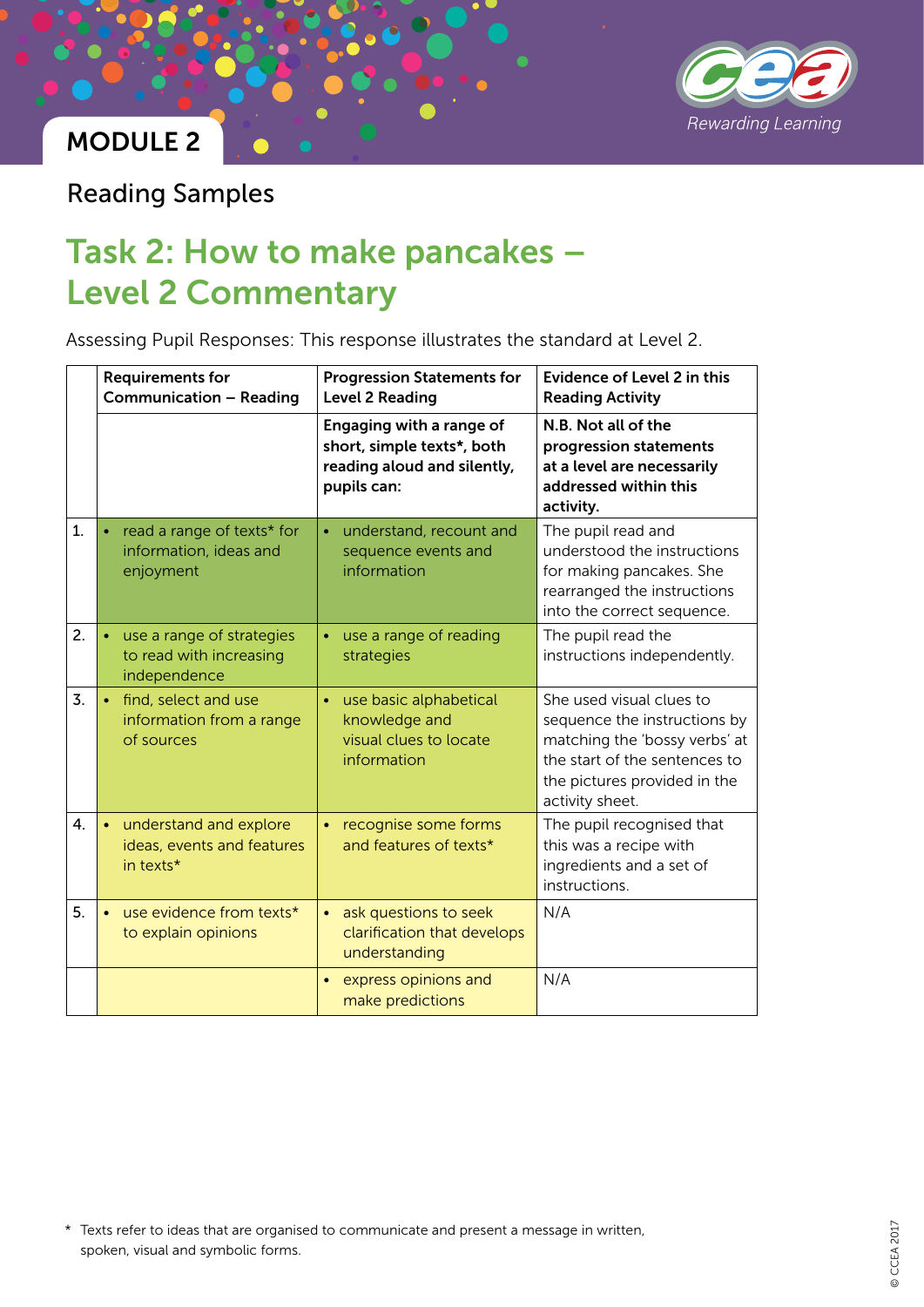

Reading Samples

## Task 2: How to make pancakes – Level 3 Activity Sheet

| <b>Activity/Task Title</b>                | Pancakes and Painted Eggs                                                                                                                                                                                                                                                                                                                                                                                                                                                                     |  |
|-------------------------------------------|-----------------------------------------------------------------------------------------------------------------------------------------------------------------------------------------------------------------------------------------------------------------------------------------------------------------------------------------------------------------------------------------------------------------------------------------------------------------------------------------------|--|
| <b>Cross-Curricular Skill</b>             | Communication                                                                                                                                                                                                                                                                                                                                                                                                                                                                                 |  |
| <b>Communication Mode (if applicable)</b> | Reading                                                                                                                                                                                                                                                                                                                                                                                                                                                                                       |  |
| <b>Activity Description</b>               | The pupils were required to read an extract from Pancakes and<br>Painted Eggs by Jean Chapman (Scholastic) and show their<br>understanding by writing a sequence of instructions for making<br>pancakes based on the description in the text.<br>The pupils worked in small groups reading aloud the narrative.<br>They discussed the main points and selected the most important<br>instructions by highlighting the text.<br>The pupils then wrote their own version of the pancake recipe. |  |
| <b>Prior Learning/Experience</b>          | The pupils had experience of reading and writing instructions.<br>They had written their own recipes and watched video clips using<br>instructions.                                                                                                                                                                                                                                                                                                                                           |  |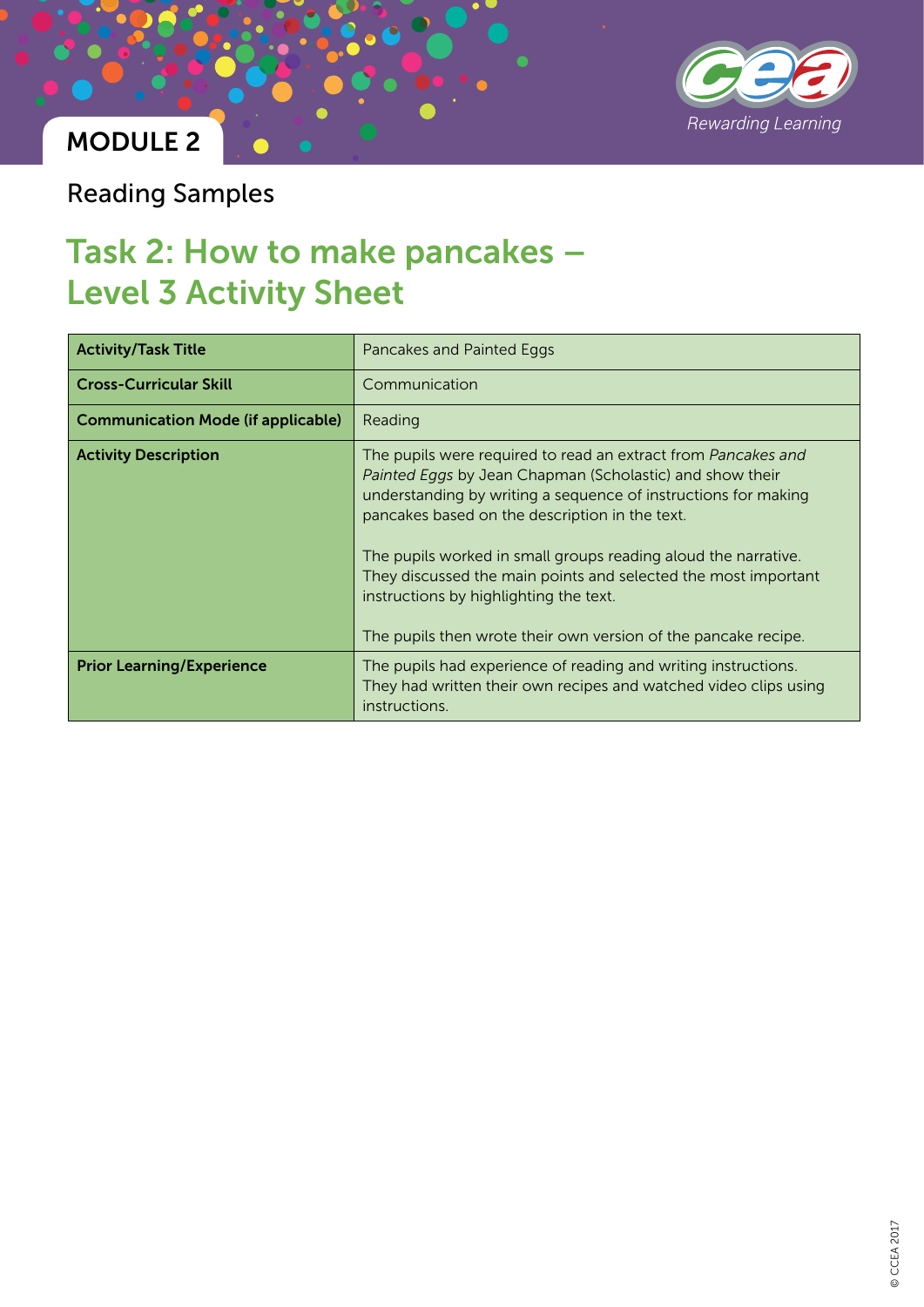

Reading Samples

## Task 2: How to make pancakes – Level 3 Pupil work



© CCEA 2017 **CCEA 2017**  $\odot$